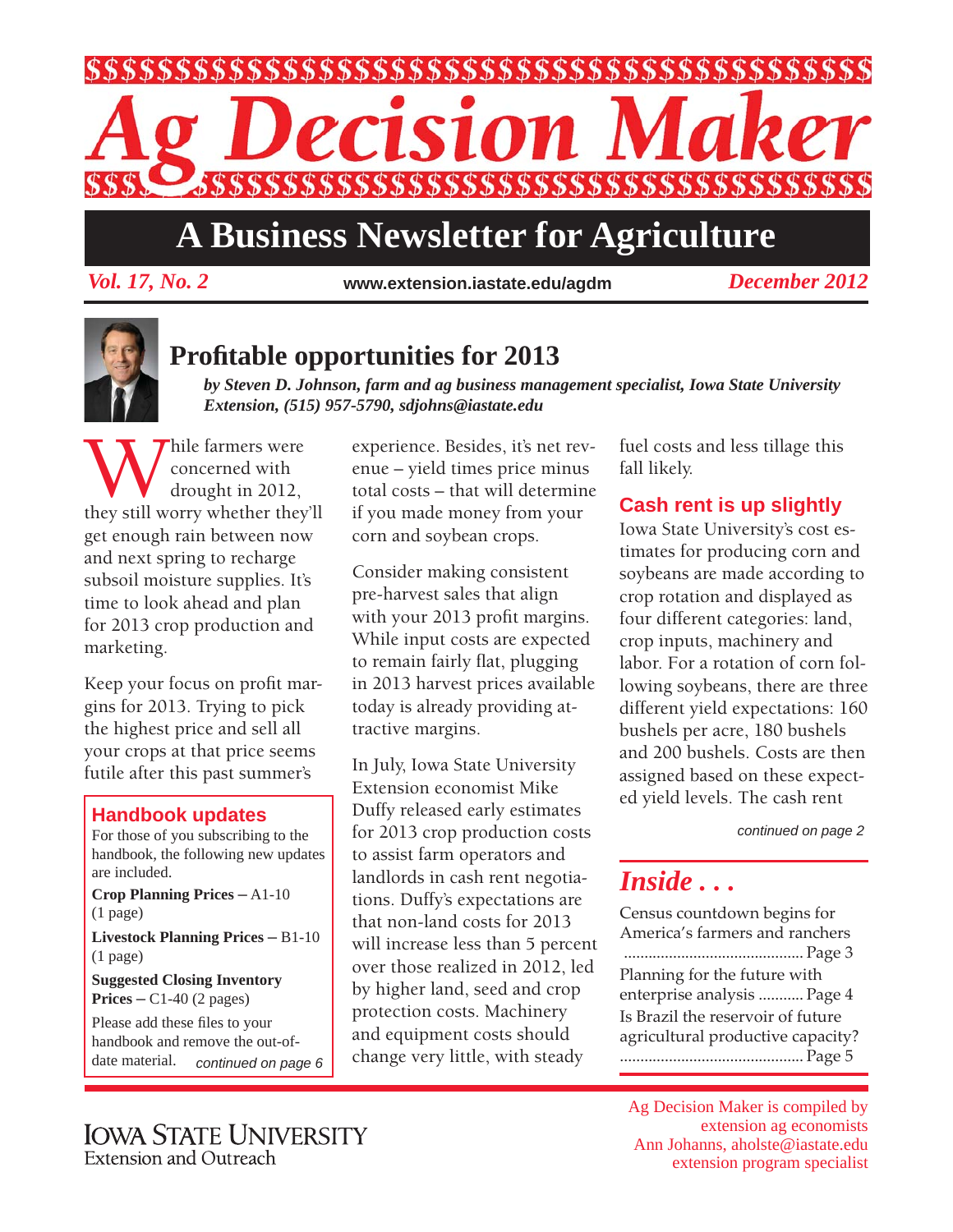# 

*Profi table opportunities for 2013, continued from page 1*

equivalent cost is estimated at \$276 per acre, but keep in mind that yield expectations above 180 bushels will likely carry a higher rent.

Many cash rental rates for 2013 are still being established between landlords and tenants, despite the fact that the termination deadline for existing leases has passed. In Iowa, the deadline is September 1 for one party to serve a termination notice to the other party on a cropland lease.

Increases of 5 to 10 percent in cash rent for 2013 will likely be common on the more productive Iowa land. An upward limit on cash rents is expected depending on the impact of drought on yields and when the lease terms are established.

Many farmers own land and rent land with multi-year land rental agreements. Most locked in their fertilizer for fall application. Farmers who control the land and have fertilizer prices locked in have already established two of the largest crop production costs for growing corn in 2013. These two prices added together for land and fertilizer likely represent nearly 50 percent of the total cost to produce the crop.

### **Focus on profit margins**

The ability to now lock in a cash sales price on a portion of the 2013 crop has potential for a positive margin. With December 2013 corn futures trading over \$6.50 per bushel, a harvest cash price of above \$6 per bushel would be available at many elevators, processors and river terminals in Iowa. A comparison of crop costs, crop revenue and margin per acre can now be made and most farmers use five-year average yields as opposed to just one year.

Those farmers who are margin managers will likely tie production and pricing decisions together for 2013. Current corn futures prices and cost levels suggest it is possible to lock in profits on at least a portion of the acres to be planted to both corn and soybeans in 2013.

Additional considerations might focus on hedging new crop futures versus committing a larger number of bushels to delivery usually through the use of forward cash or hedge-to-arrive(HTA) contracts. Buying put options now means paying more for the time value reflected in the premiums. A strategy might be using forward cash contracts or HTAs for some of your early 2013 sales this fall and winter, then buying put options next spring on bushels you'd prefer not to commit to delivery.

### **Crop insurance coverage**

The use of crop insurance products for 2013 crops is a consideration. While the projected price will not be determined until the month of February, the use of a Revenue Protection policy at higher levels of coverage (75 percent or greater) is a likely choice for many farmers along with the use of the Trend Adjusted APH Yield Option.

Managing margins is nothing new to row crop farmers, but the increased risk of the high crop prices and missed opportunities in 2012 are on their minds. However, those high crop prices led to a decrease in demand for grain, a very real concern realized in 2012. As corn cash prices approached \$8 per bushel in August, demand for corn fed by U.S. livestock producers declined. This demand will be slow to return in the short run and will have a negative impact. Demand will be a key factor as to whether corn and soybean prices can climb to the extremely high levels in 2013 some analysts believe is possible.

While many farmers will remember the \$17 per bushel cash prices available for soybeans in 2012, very few bushels were actually sold at that price level. With expectations of larger planted soybean acres in South America for harvest in February/March of 2013, these high price levels might be a distant memory of another missed opportunity for U.S. growers. Of course, that assumes farmers in Brazil and Argentina don't run into weather problems.